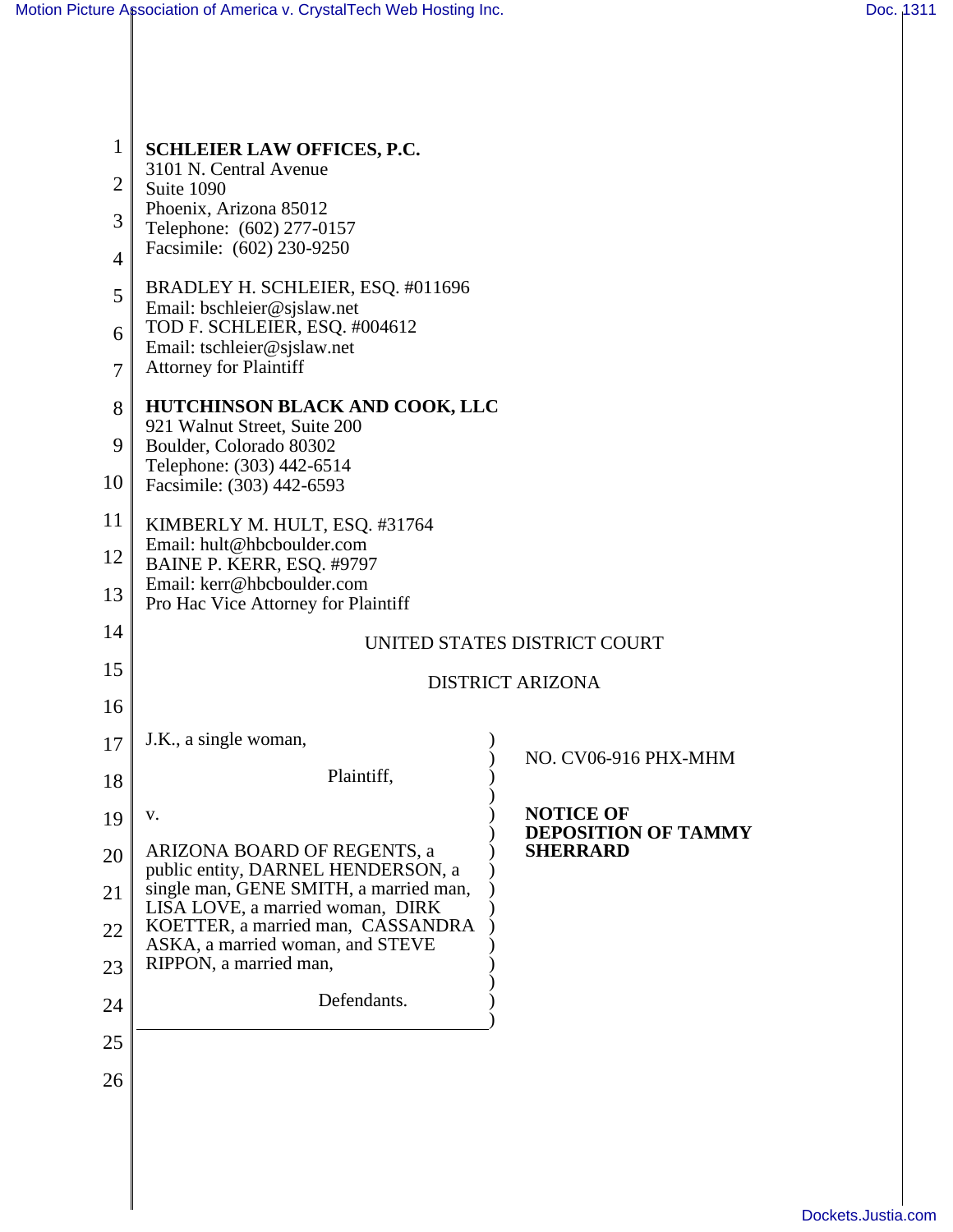| $\mathbf 1$    | YOU ARE HEREBY NOTIFIED that, pursuant to RCP 26 and 30, the deposition of the             |                                                       |  |
|----------------|--------------------------------------------------------------------------------------------|-------------------------------------------------------|--|
| $\overline{2}$ | person named below will be taken upon oral examination at the time and place stated below, |                                                       |  |
| 3              | before and officer authorized by law to administer oaths:                                  |                                                       |  |
| 4              | PERSON TO BE EXAMINED:                                                                     | <b>TAMMY SHERRARD</b>                                 |  |
| 5              | DATE AND TIME OF DEPOSITION:                                                               | Thursday, July 26, 2007 / 1:00 p.m.                   |  |
| 6              | PLACE OF DEPOSITION:                                                                       | ASU Office of General Counsel                         |  |
| 7<br>8         |                                                                                            | Suite 335                                             |  |
| 9              |                                                                                            | <b>Foundation Building</b><br>400 E. University Drive |  |
| 10             |                                                                                            | Phoenix, AZ 85281                                     |  |
| 11             | DATED: July 20, 2007                                                                       |                                                       |  |
| 12             | HUTCHINSON BLACK & COOK, LLC                                                               |                                                       |  |
| 13             | s/Baine P. Kerr                                                                            |                                                       |  |
| 14             | Baine P. Kerr                                                                              |                                                       |  |
| 15             | I certify that I electronically<br>transmitted the attached document to                    |                                                       |  |
| 16             | the Clerk's office using the CM/ECF<br>System for filing and transmittal of a              |                                                       |  |
| 17             | Notice of Electronic Filing to the<br>following, if CM/ECF registrants,                    |                                                       |  |
| 18             | and mailed a copy of same to any<br>non-registrants, this 20 <sup>th</sup> day of July,    |                                                       |  |
| 19             | 2007:                                                                                      |                                                       |  |
| 20             | Michael K. Goodwin                                                                         |                                                       |  |
| 21             | <b>Assistant Attorney General</b><br>1275 W. Washington                                    |                                                       |  |
| 22             | Phoenix, AZ 85007-2997<br><b>Attorneys for ASU Defendants</b>                              |                                                       |  |
| 23             | Darnel Henderson                                                                           |                                                       |  |
| 24             | PO Box 99422                                                                               |                                                       |  |
| 25             | Emeryville, CA 94662<br><b>Defendant Pro Se</b>                                            |                                                       |  |
| 26             |                                                                                            |                                                       |  |
|                | $-2-$                                                                                      |                                                       |  |